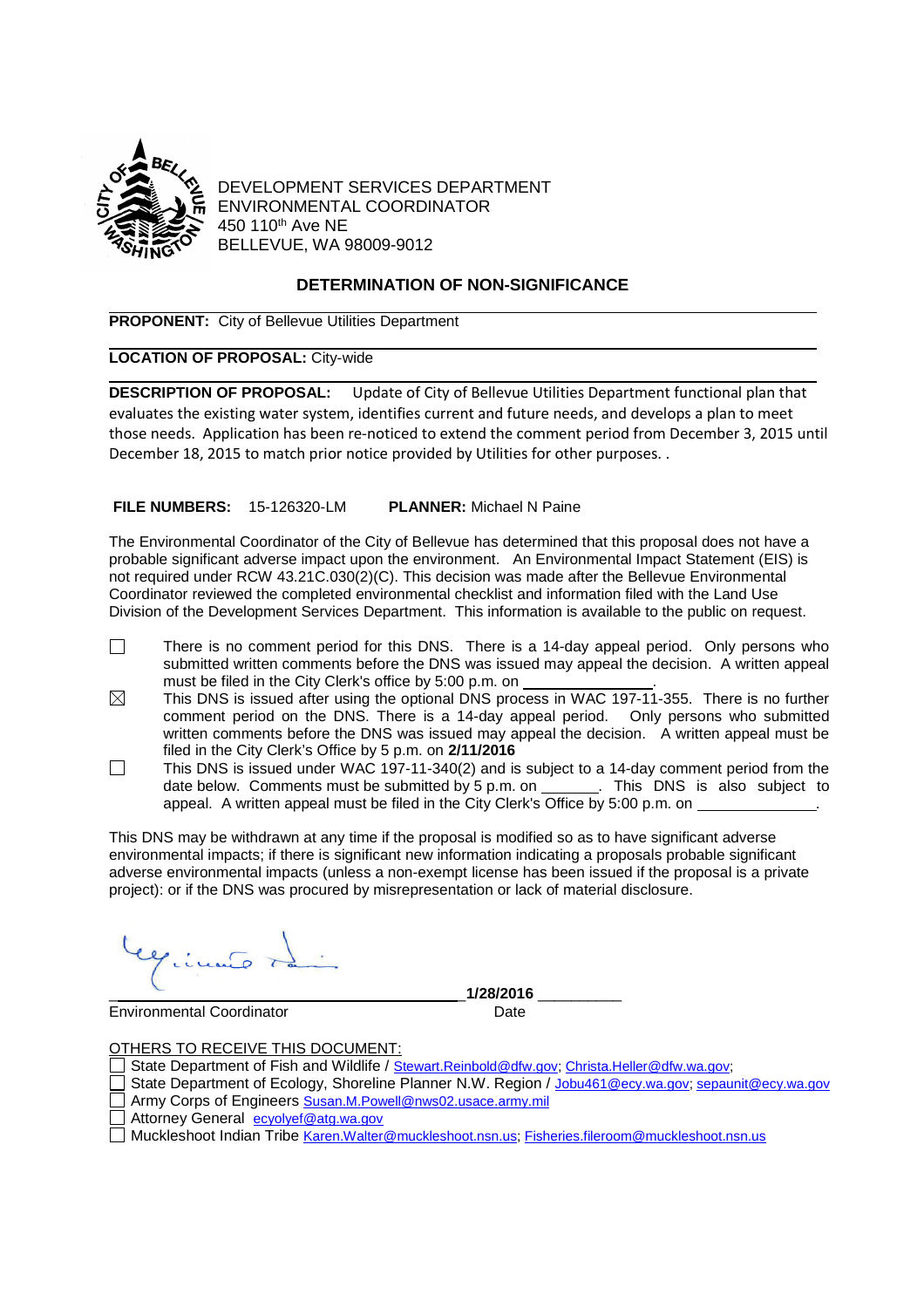|                                                                                                                                                                                                                                                                                         | <b>ENVIRONMENTAL CHECKLIST</b><br>11/4/15                                                  |
|-----------------------------------------------------------------------------------------------------------------------------------------------------------------------------------------------------------------------------------------------------------------------------------------|--------------------------------------------------------------------------------------------|
| If you need assistance in completing the checklist or have any questions regarding the environmental review<br>process, please visit or call the Permit Center (425-452-6864) between 8 a.m. and 4 p.m., Monday through Friday<br>(Wednesday, 10 to 4). Our TTY number is 425-452-4636. |                                                                                            |
| <b>BACKGROUND INFORMATION</b>                                                                                                                                                                                                                                                           |                                                                                            |
| Property Owner:                                                                                                                                                                                                                                                                         | N/A                                                                                        |
| Proponent:                                                                                                                                                                                                                                                                              | City of Bellevue Utilities Department                                                      |
| Contact Person:                                                                                                                                                                                                                                                                         | Douglas Lane, PE                                                                           |
| Address:                                                                                                                                                                                                                                                                                | <b>Utilities Department</b><br>City of Bellevue<br>PO Box 90012<br>Bellevue, WA 98009-9012 |
| Phone:                                                                                                                                                                                                                                                                                  | $(425)$ 452-6865                                                                           |
| Proposal Title: City of Bellevue Draft Water System Plan                                                                                                                                                                                                                                |                                                                                            |
| Proposal Location: N/A                                                                                                                                                                                                                                                                  |                                                                                            |
|                                                                                                                                                                                                                                                                                         |                                                                                            |

City of Bellevue Submittal Requirements **27a**

Give an accurate, brief description of the proposal's scope and nature:

1. General description:

*The City of Bellevue Draft Water System Plan (the Plan) is an update to the City of Bellevue's 2006 Water Comprehensive Plan, as required by Washington Administrative Code WAC 246-290-100 and consistent with Bellevue's Comprehensive Plan Policy UT-12. The general purpose of the Plan is to evaluate the existing water system, identify current and future needs, and develop a plan to meet those needs. Additionally, the Plan is intended to:*

- *Disseminate information and develop consensus among stakeholders*
- *Document water utility-specific policies*
- *Serve as a reference document for City of Bellevue staff and for partner utilities*
- *Comply with, and demonstrate conformance with applicable regulations*

*The Plan benefits Bellevue's water utility ratepayers by documenting policies and procedures, by characterizing trends in population, employment, and water use, and by identifying problems and opportunities for the water system. The Plan also allows for coordination with neighboring utilities.*

*Failure to develop a water system plan would leave the City vulnerable to future water supply shortages, increase the risks of system failure, negatively impact public safety and homeowners insurance rates (through the Washington Surveying & Ratings Bureau), and violate Washington state law.*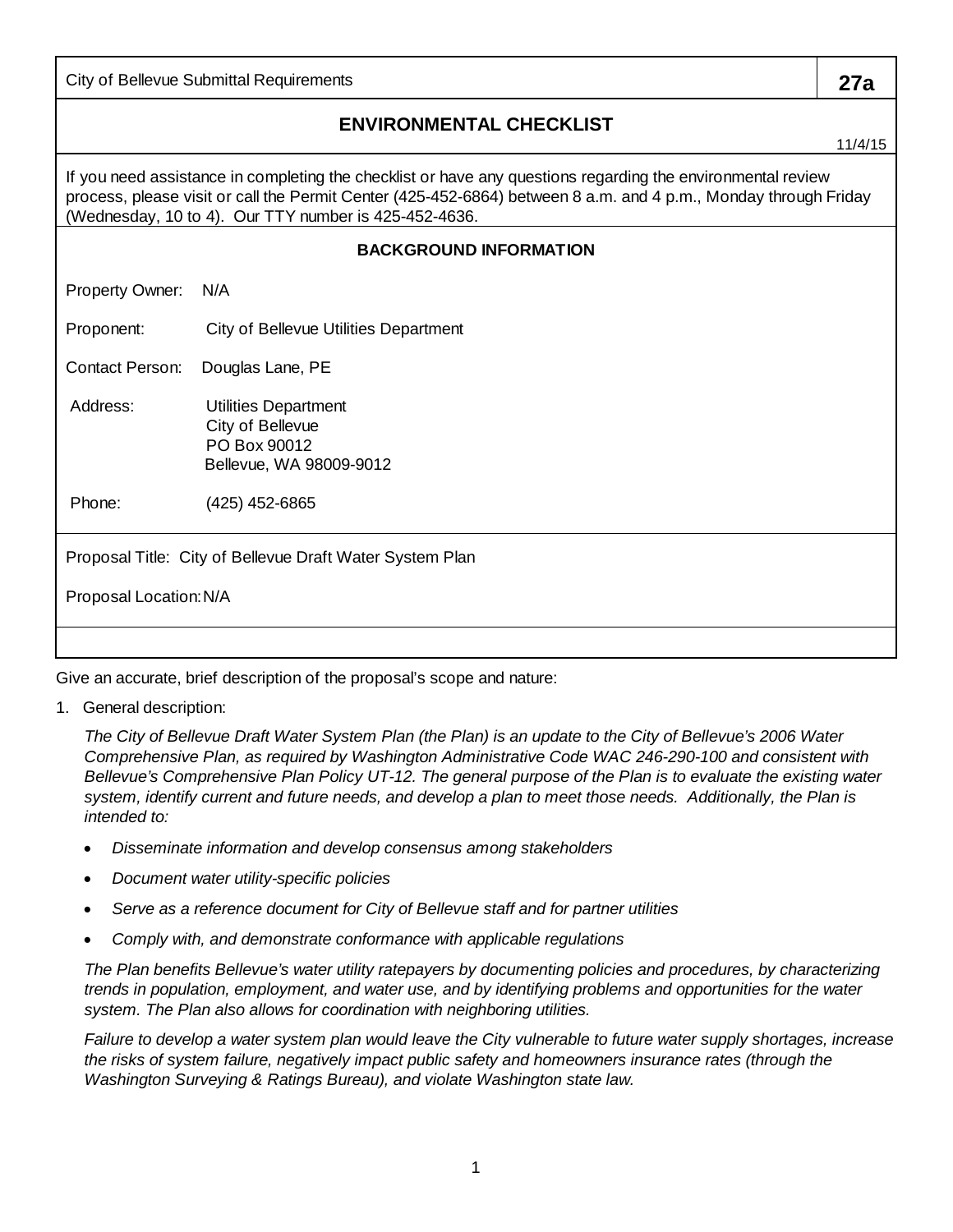*Numerous studies and evaluations were completed during Plan development:*

- *Review of system history, service area and assets*
- *Review of water utility general policies*
- *Review of water consumption patterns and system planning criteria;*
- *Revised service area population forecasts;*
- *Complete re-build and calibration of a water distribution system hydraulic model;*
- *Re-evaluation of system capacity and operating parameters;*
- *Evaluations to address specific issues:*
	- o *LH520 Zone pressure alternatives*
	- o *EOA-WOA Transmission Evaluation*
	- o *SA270 Zone pressure and fire flow improvements*
	- o *Location-specific analysis to improve fire flow and/or increase pressure*
- *System-Wide Storage Evaluation;*
- *Emergency Well Evaluation;*
- *Updated descriptions of water asset management and operational practices; and*
- *Updated recommendations for a 20-year planning horizon*

*As part of planning to meet current and future needs, the Plan recommends specific programs and projects. The limited, generalized information that is currently known about these projects and programs is presented below. More detailed information would become available for each project during preliminary design studies, and provided in separate SEPA documentation for each specific project.*

*Recommended water system improvements fall into three general categories:*

- *Existing System Improvements. These projects enhance emergency preparedness, improve system reliability, and/or address known deficiencies in the existing system.*
- *System Capacity Expansion to meet Planned Growth. These projects and programs add system capacity to meet the needs of forecasted future development.*
- *Infrastructure Renewal and Replacement: These projects and programs are intended to manage the number and severity of system failures due to age.*

*Within each of these categories, some projects are recommendations that are currently funded in the City's Capital Investment Program (CIP), while others are proposed new recommendations to address emerging issues. For each project, detailed information would be provided in a project-specific SEPA review at the appropriate time.*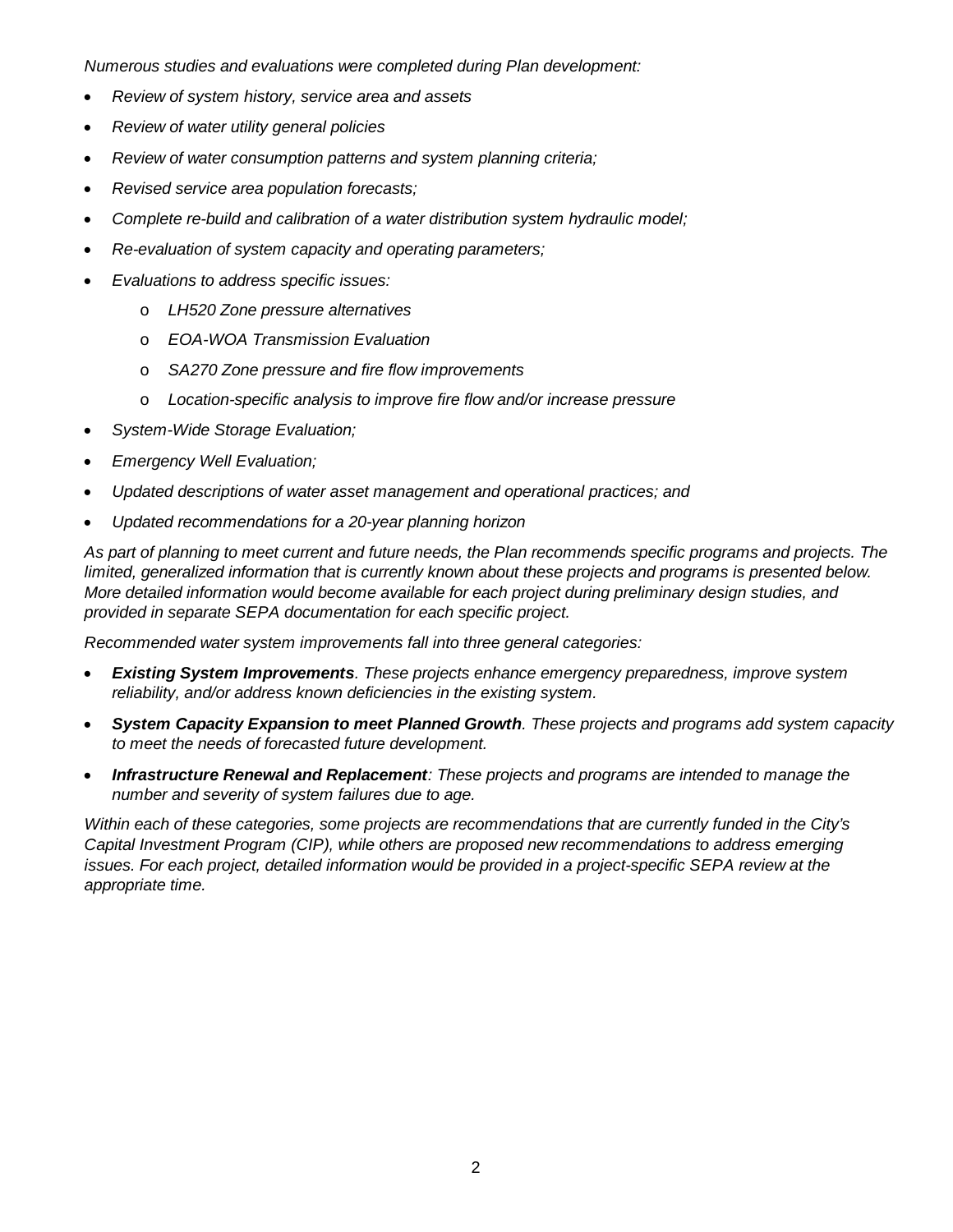- 2. Acreage of site: *The service area covers over 37 square miles.*
- 3. Number of dwelling units/buildings to be demolished: *0*
- 4. Number of dwelling units/buildings to be constructed: *0*
- 5. Square footage of buildings to be demolished: *Not applicable (N/A)*
- 6. Square footage of buildings to be constructed: *N/A*
- 7. Quantity of earth movement (in cubic yards): *N/A*
- 8. Proposed land use: *The Plan is based on existing zoning and comprehensive land use.*
- 9. Design features, including building height, number of stories, and proposed exterior materials: *N/A*

10. Other:

Estimated date of completion of the proposal or timing of phasing:

*Timing for the various recommended projects varies, but would be consistent with the City's existing and future Capital Investment Plans (CIPs).*

Do you have any plans for future additions, expansion, or further activity related to or connected with this proposal? If yes, explain.

*Yes. Future recommended activity is described in Chapter 9 of the Plan and in the City's water CIP. Although other specific areas of expansion or timing cannot be precisely identified, in general the system would expand (1) for additional capacity to accommodate future growth as required by the City's Comprehensive Plan policies, (2) to address system deficiencies as required by applicable regulations and/or City policy, and (3) ongoing system renewal & replacement.*

List any environmental information you know about that has been prepared, or will be prepared, directly related to this proposal.

*Geotechnical reports, wetlands evaluations, and other environmental information will be prepared for applicable projects, but are not yet available for most projects. These will be available as part of the project-specific SEPA process for all projects. Some information pertinent to emergency well development is provided in Appendix N.*

Do you know whether applications are pending for governmental approvals of other proposals directly affecting the property covered by your proposal? If yes, explain. List dates applied for and file numbers, if known.

*Permit applications are not yet available, but will be available as part of the project-specific SEPA process for all projects.*

List any government approvals or permits that will be needed for your proposal, if known. If permits have been applied for, list application date and file numbers, if known.

*Future government approvals will be required for each recommended project. The type of approvals will generally be permits related to construction work such as building, right-of-way use and clearing and grading permits. Some projects in environmentally sensitive areas may require additional permits such as critical areas land use permits, shoreline substantial development permits and/or a range of state and federal permits for work below ordinary high water in streams and hydraulically connected wetlands, etc.*

Please provide one or more of the following exhibits, if applicable to your proposal. (Please check appropriate box(es) for exhibits submitted with your proposal):

 $\Box$  Land Use Reclassification (rezone) Map of existing and proposed zoning

*N/A. The Draft Water System Plan supports the land use adopted as part of the City of Bellevue Comprehensive Plan.*

□ Preliminary Plat or Planned Unit Development Preliminary plat map

*N/A. No plats or planned unit developments are proposed as part of the Plan.*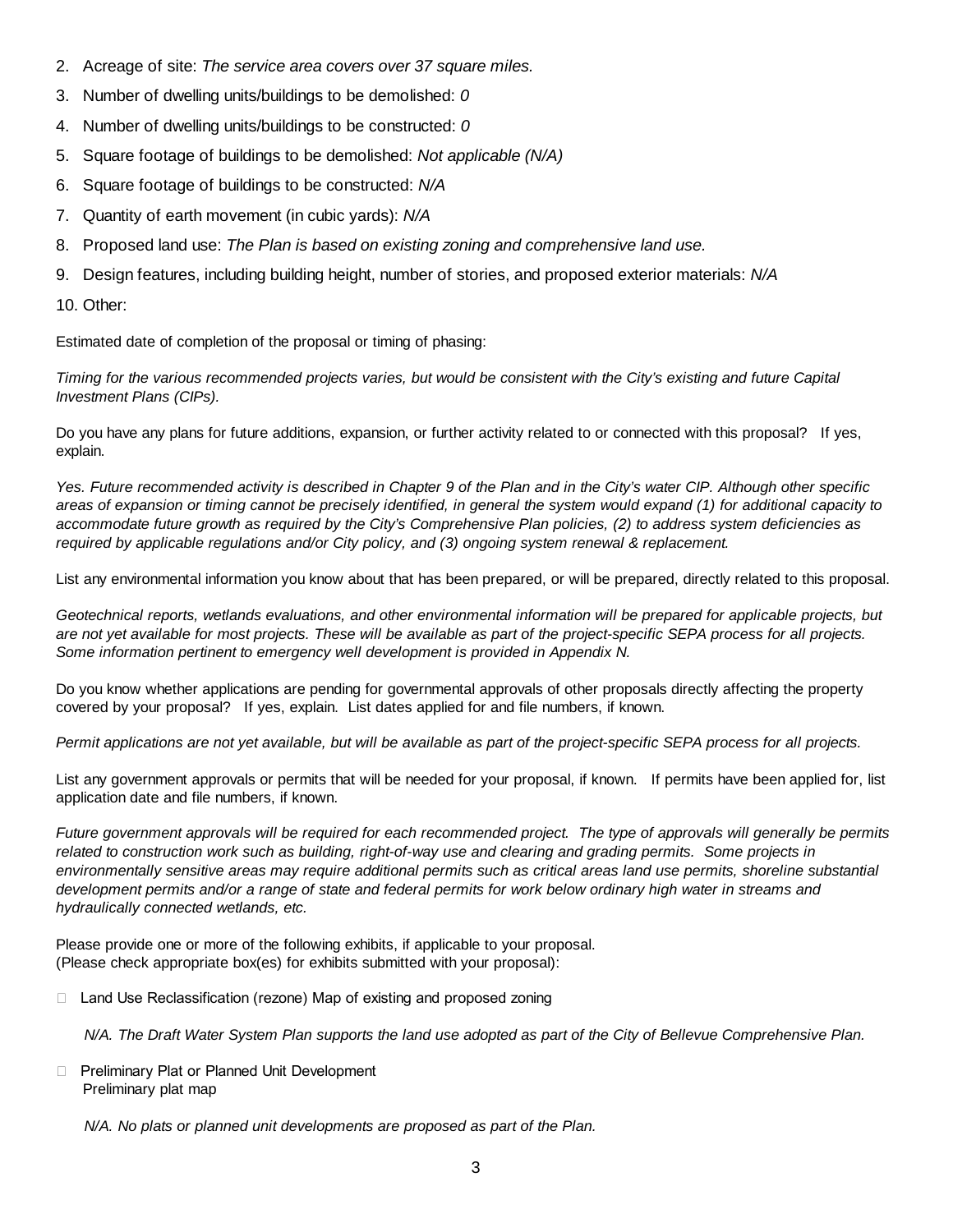□ Clearing & Grading Permit Plan of existing and proposed grading Development plans

*N/A. Project-specific SEPA documents with this information will be prepared when appropriate.*

□ Building Permit (or Design Review) Site plan Clearing & grading plan

*N/A. Project-specific SEPA documents with this information will be prepared when appropriate.*

□ Shoreline Management Permit Site plan

*N/A. Project-specific SEPA documents with this information will be prepared when appropriate.*

#### A. ENVIRONMENTAL ELEMENTS

#### **1. Earth**

a. General description of the site:  $\boxtimes$  Flat  $\boxtimes$  Rolling  $\boxtimes$  Hilly  $\boxtimes$  Steep slopes  $\boxtimes$  Mountains  $\boxtimes$  Other

*The Draft Water System Plan covers Bellevue's 37 square mile water service area.*

b. What is the steepest slope on the site (approximate percent slope)?

*Limited portions of the Bellevue water service area naturally exceed 40 percent grade. Most portions of the service area are flat to gently rolling.*

c. What general types of soil are found on the site (for example, clay, sand, gravel, peat, and muck)? If you know the classification of agricultural soils, specify them and note any prime farmland.

*A variety of soils are found throughout Bellevue's water service area. Information on specific sites would be gathered as part of early project planning, and would be provided in project-specific SEPA documentation.*

d. Are there surface indications or history of unstable soils in the immediate vicinity? If so, describe.

*There are very limited areas of both unstable soils and coal mine hazards. Environmental review of projects designed to implement the Water System Plan, when adopted, would consider soil conditions during the early design phase.*

e. Describe the purpose, type, and approximate quantities of any filling or grading proposed. Indicate source of fill.

*Unknown (would be provided in project-specific SEPA checklists and grading permits)*

f. Could erosion occur as a result of clearing, construction, or use? If so, generally describe.

*Yes. Erosion potential would generally be minimal and limited to water main flushing for maintenance. For pipeline construction in road rights-of-way, ground disturbance is typically in paved areas with established stormwater controls, where erosion potential would be limited. Specific projects may have erosion potential, however (project-specific SEPA would provide additional detail not known at this time). All significant water system projects are subject to erosion and sedimentation control measures and include a Construction Storm Water Pollution Prevention Plan, CSWPPP.*

g. About what percent of the site will be covered with impervious surfaces after project construction (for example, asphalt or buildings)?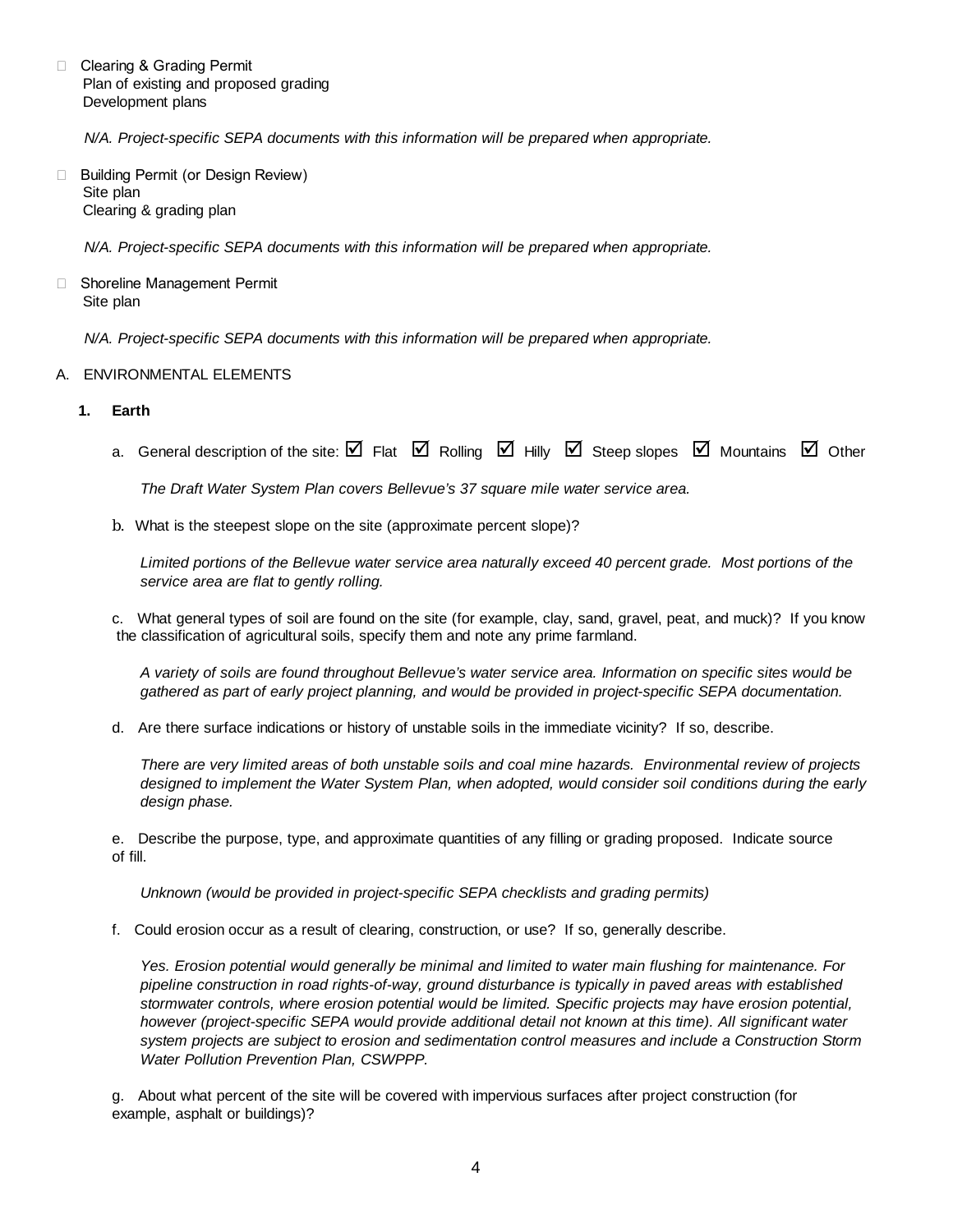*N/A. The Plan applies to the entire water service area. Where applicable, information would be provided in project-specific SEPA documentation for specific project sites.*

h. Proposed measures to reduce or control erosion, or other impacts to the earth, if any:

*Water utility staff are trained to use stormwater and erosion control best management practices (BMPs) during water main flushing and maintenance activities. In general, each pipeline construction project would (1) implement stormwater BMPs, (2) restrict wet-season excavation work, (3) include spill response plans in case of accidental discharge, and (4) follow all applicable regulations and permit conditions. All significant water system projects are subject to erosion and sedimentation control measures and include a Construction Storm Water Pollution Prevention Plan, CSWPPP.*

# **2. AIR**

a. What types of emissions to the air would result from the proposal (i.e. dust, automobile odors, and industrial wood smoke) during construction and when the project is completed? If any, generally describe and give approximate quantities if known.

*Permanent Impacts: Some increased diesel emissions (to air) would be likely as a result of adding standby generators at pump stations that do not already have them, and at well pumps if applicable. These emissions would only occur during periodic maintenance and testing, and continuously during electrical power outages.*

*Temporary Impacts: Some temporary increases in air pollution could occur during construction projects. Air pollution could result from diesel emissions from construction equipment.*

b. Are there any off-site sources of emissions or odor that may affect your proposal? If so, generally describe.

*No*

c. Proposed measures to reduce or control emissions or other impacts to the air, if any:

*None. Impacts to air are generally minimal or temporary, and would typically only be created with the goal of increasing the reliability of critical water supply infrastructure. The City of Bellevue Utilities includes requirements in construction projects to use well maintained equipment and to turn off idling equipment when not in use. Dust control is required where appropriate.*

# **3. WATER**

a. Surface

(1) Is there any surface water body on or in the immediate vicinity of the site (including year-round and seasonal streams, saltwater, lakes, ponds, wetlands)? If yes, describe type and provide names. If appropriate, state what stream or river it flows into.

*Yes. The City's water service area borders Lake Washington and Lake Sammamish. The service area also includes Mercer Slough, approximately 82 miles of streams within the Bellevue city limits alone (not including neighboring cities in Bellevue's water service area), and 3 small lakes (Larsen Lake, Lake Bellevue, and Phantom Lake).*

(2) Will the project require any work over, in, or adjacent to (within 200 feet) the described waters? If Yes, please describe and attach available plans.

*Yes, the Plan identifies likely projects that would be within 200 feet of these water bodies. Each of these projects is subject to applicable local, state and federal permit reviews and conditions.*

(3) Estimate the amount of fill and dredge material that would be placed in or removed from surface water or wetlands and indicate the area of the site that would be affected. Indicate the source of fill material.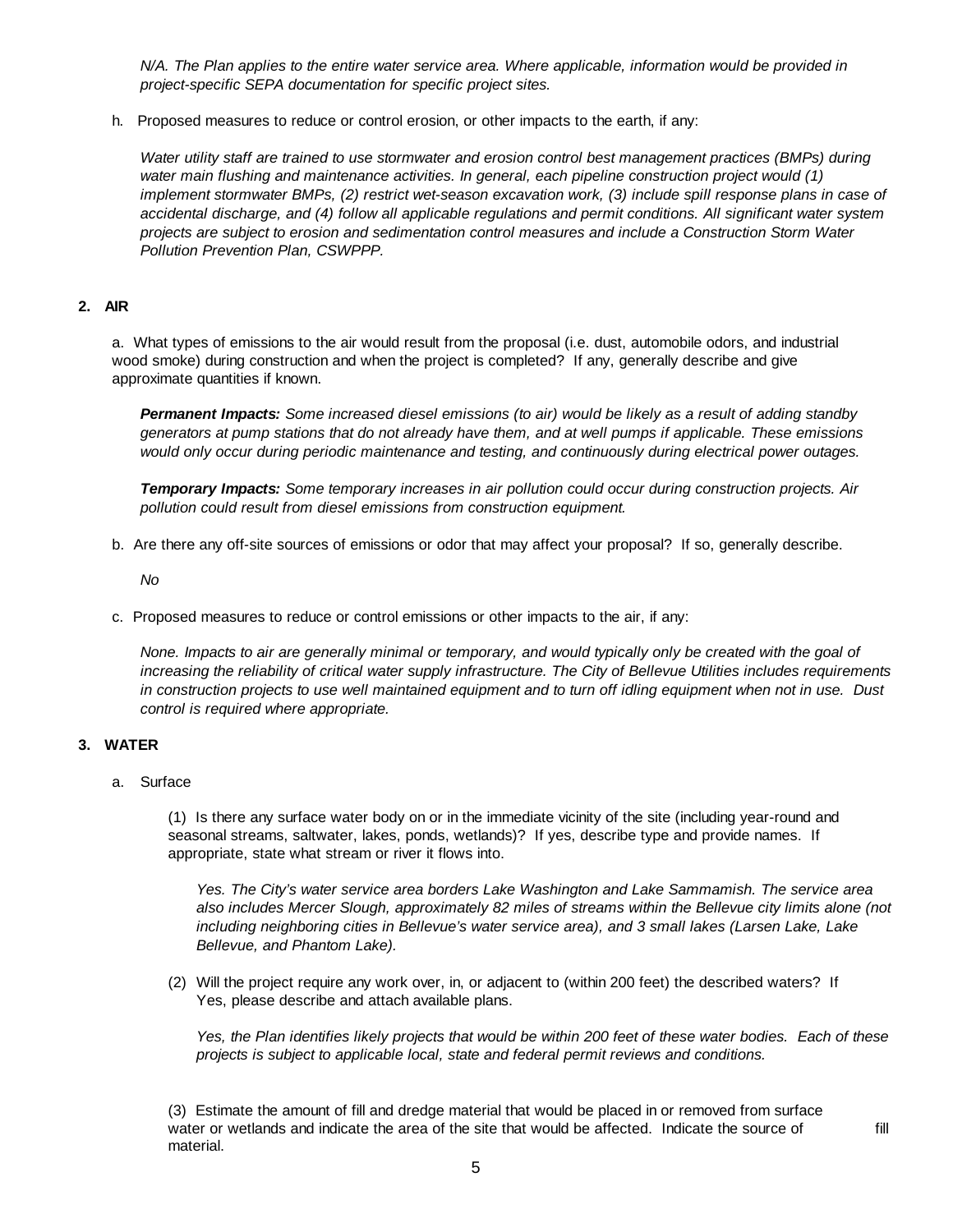(4) Will the proposal require surface water withdrawals or diversions? Give general description, purpose, and approximate quantities if known.

*No.*

(5) Does the proposal lie within a 100-year floodplain? If so, note location on the site plan.

*There are 100-year floodplains within the Utility service area and known infrastructure in those floodplains. Any actions within the floodplains would be covered under individual project specific SEPA actions. No known projects would lie within the 100-year floodplain.*

*The vast majority of water infrastructure is not close to the 100-year floodplain. Some existing water lines are located in stream, wetland and shoreline areas subject to inundation during a one-hundred year event. Work would only occur in the flood plain if one of these existing mains were to break, requiring emergency repairs.*

(6) Does the proposal involve any discharges of waste materials to surface waters? If so, describe the type of waste and anticipated volume of discharge.

*Yes. The Draft Water Plan supports continued water main flushing performed routinely by operations and maintenance staff results in direct, clean water discharges to storm drains, following dechlorination and implementation of stormwater best management practices (BMPs).*

b. Ground

(1) Will ground water be withdrawn, or will water be discharged to ground water? Give general description.

*No. The Plan does recommend perfecting existing water rights, however that would only occur after a master plan was developed with its own SEPA process and individual projects were developed from that Plan, each with their own permitting and SEPA process.*

(2) Describe waste material that will be discharged into the ground from septic tanks or other sources, if any (for example: Domestic sewage; industrial, containing the following chemicals...; agricultural; etc.) Describe the general size of the system, the number of such systems, the number of houses to be served (if applicable), or the number of animals or humans the system(s) are expected to serve.

*None.*

c. Water Runoff (Including storm water)

(1) Describe the source of runoff (including storm water) and method of collection and disposal, if any (include quantities, if known). Where will this water flow? Will this water flow into other waters? If so, describe.

*N/A. Any proposed projects would be constructed in conformance with current stormwater code requirements, and would undergo a project-specific SEPA review.*

(2) Could waste materials enter ground or surface waters? If so, generally describe.

*N/A. Project-specific SEPA documents with this information will be prepared when appropriate.*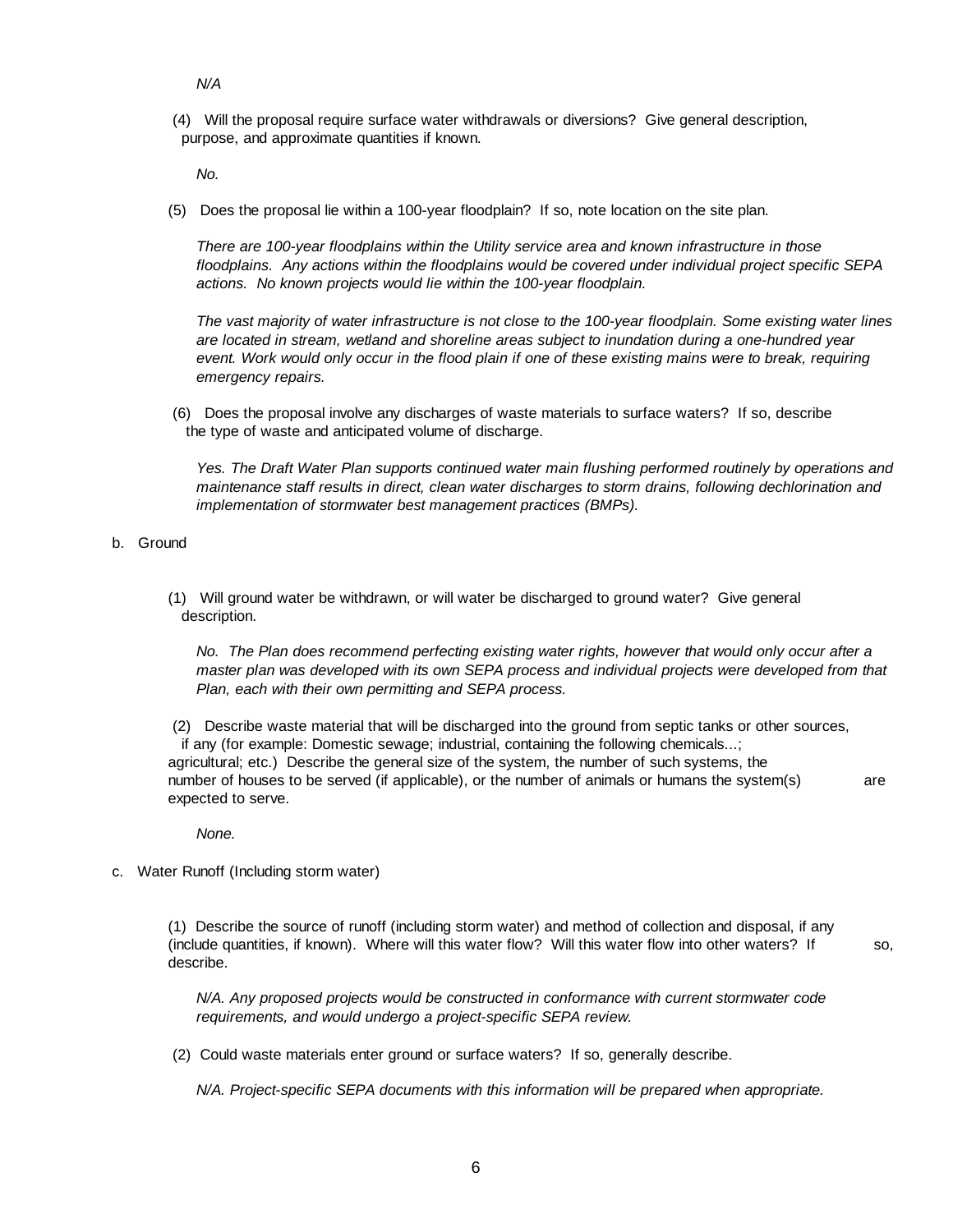d. Proposed measures to reduce or control surface, ground, and runoff water impacts, if any:

*Stormwater BMPs and dechlorination are used to reduce or eliminate impacts to surface water during water main flushing.*

*Each construction project would undergo its own separate project-specific SEPA process. During that process, more detailed and specific information would be provided.*

## **4. Plants**

- a. Check or circle types of vegetation found on the site:
	- $\triangledown$  deciduous tree: alder, maple, cottonwood, other
	- $\triangledown$  evergreen tree: fir, cedar, pine, other
	- $\overline{\mathbf{M}}$  shrubs
	- $\overline{2}$  arass
	- $\boxtimes$  pasture
	- $\boxtimes$  crop or grain
	- $\mathbf{\nabla}$  wet soil plants: cattail, buttercup, bulrush, skunk cabbage, other
	- $\triangledown$  water plants: water lily, , milfoil, other
	- $\boxtimes$  other types of vegetation

*A wide range of plants are found in the city.*

b. What kind and amount of vegetation will be removed or altered?

*Individual construction projects that may come out of the plan recommendations would be subject to applicable local, state and federal permit review that will identify impacts and mitigation measures in the SEPA checklist for each project. Vegetation retention and replacement are subject to the requirements of the City of Bellevue landscape code and codes of adjacent cities within the Utilities service area.*

c. List threatened or endangered species known to be on or near the site.

*The Draft Water Plan service area is within the range of three threatened or endangered fish species including Chinook, Steelhead and Bull Trout. Prior to any project within lakes or streams, potential impacts on resident populations are considered and subject to review through local, state and federal permit agencies.*

d. Proposed landscaping, use of native plants, or other measures to preserve or enhance vegetation on the site, if any:

> *None for this Plan. Projects identified in the Draft Water System Plan are subject to the landscape code of each of the cities within the service area. Additionally, projects within sensitive wetland, stream or lakes is subject to native vegetation planting requirements.*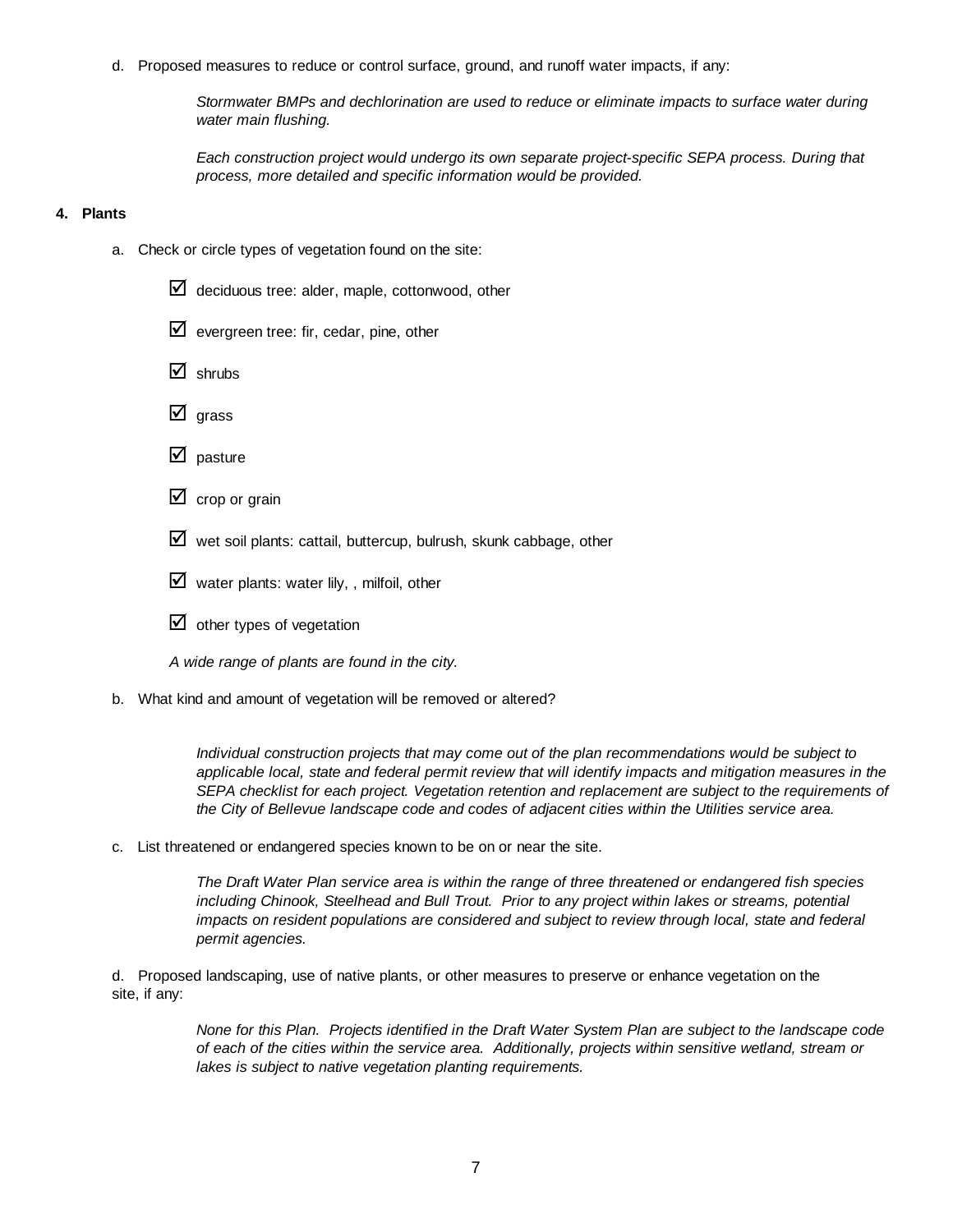# **5. ANIMALS**

a. Check or circle any birds and animals which have been observed on or near the site or are known to be on or near the site:





 $\triangleright$  Mammals: deer, bear, beaver, raccoon other:

 $\triangleright$  Fish: bass, salmon, trout, other:

*Most or all of the species listed are found in the City, except bear which only occasionally enter the City from wildlands outside of the City.*

b. List any threatened or endangered species known to be on or near the site.

*Bellevue is within the range of Chinook Salmon, Steelhead, and Bull Trout.*

c. Is the site part of a migration route? If so, explain.

*Migration routes of anadromous fish and wildfowl exist within the City.*

d. Proposed measures to preserve or enhance wildlife, if any:

*None at this time. Project-specific SEPA documents with this information will be prepared when appropriate. Construction timing (work windows) and vegetation replacement are required to mitigate impacts of specific projects constructed consistent with the Draft Water System Plan.*

#### **6. Energy and Natural Resources**

a. What kinds of energy (electric, natural gas, oil, wood stove, solar) will be used to meet the completed project's energy need? Describe whether it will be used for heating, manufacturing, etc.

*N/A. Project-specific SEPA documents with this information will be prepared when appropriate.*

b. Would your project affect the potential use of solar energy by adjacent properties? If so, generally describe.

*No*

c. What kinds of energy conservation features are included in the plans of the proposal? List other proposed measures to reduce or control energy impacts, if any:

*N/A. Project-specific SEPA documents with this information will be prepared when appropriate.*

# **7. Environmental Health**

a. Are there any environmental health hazards, including exposure to toxic chemicals, risk of fire and explosion, spill, or hazardous waste that could occur as a result of this proposal? If so, describe.

*None.*

(1) Describe special emergency services that might be required.

*There are no known emergency services that would be required by the Plan.*

(2) Proposed measures to reduce or control environmental health hazards, if any.

*N/A. Project-specific SEPA documents with this information will be prepared when appropriate.*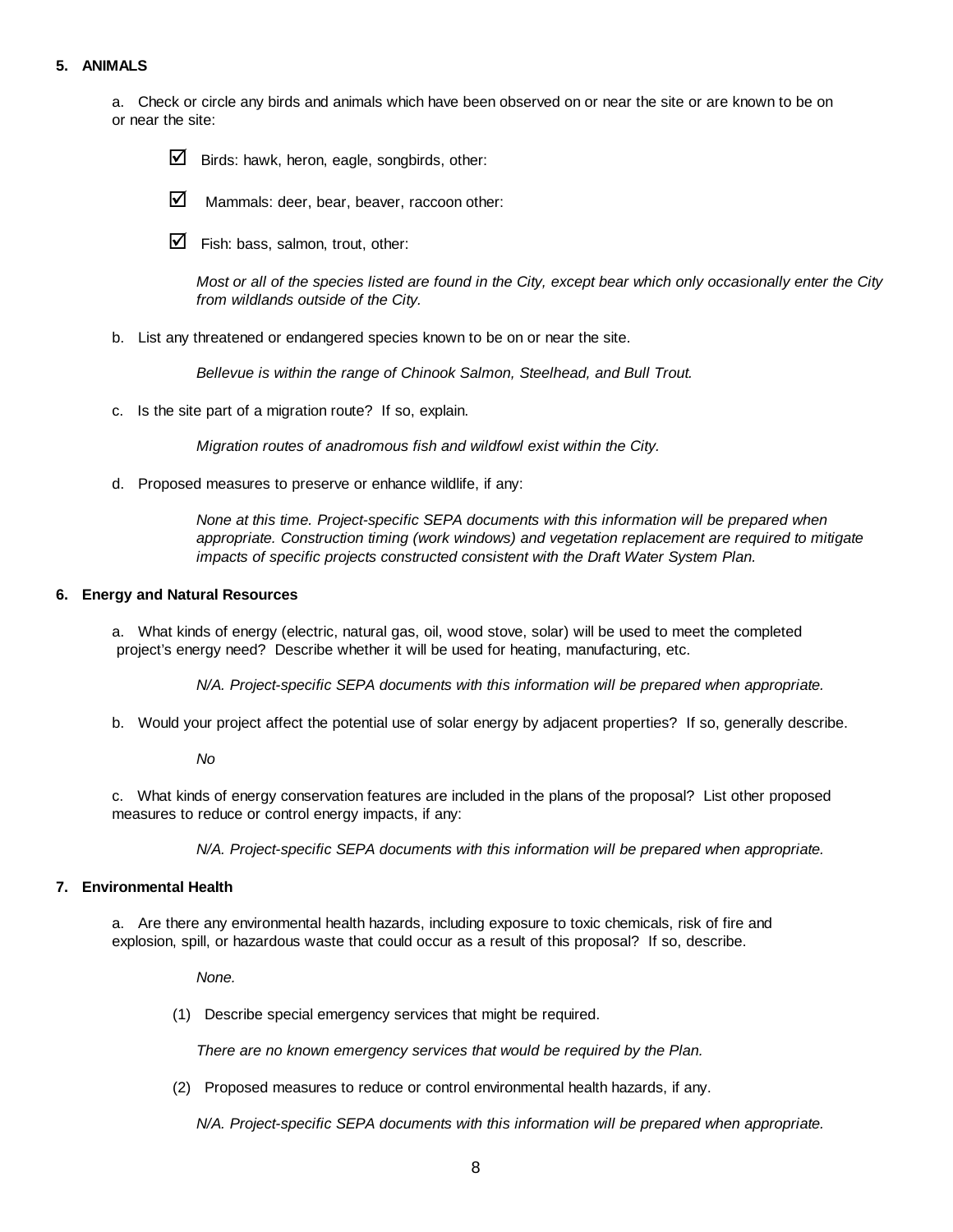- b. Noise
	- (1) What types of noise exist in the area which may affect your project (for example, traffic, equipment, operation, other)?

*There are no known noises that would affect the water utility.*

(2) What types and levels of noise would be created by or associated with the project on a short-term or long-term basis (for example, traffic, construction, operation, other)? Indicate what hours noise would come from the site.

*N/A. Project-specific SEPA documents with this information will be prepared when appropriate.*

(3) Proposed measures to reduce or control noise impacts, if any:

*N/A. Project-specific SEPA documents with this information will be prepared when appropriate.*

#### **8. Land and Shoreline Use**

a. What is the current use of the site and adjacent properties?

*There is a variety of land uses throughout Bellevue's water service area, including multiple densities of residential, commercial and industrial use, as well public spaces such as parks and schools.*

b. Has the site been used for agriculture? If so, describe.

*Bellevue's water service area no longer includes significant agriculture, except for the Mercer Slough and Larsen Lake Blueberry Farms.*

c. Describe any structures on the site.

*Above-grade structures pertinent to Bellevue's existing and proposed water facilities typically include reservoirs, pump stations and on-site generator enclosures. Below-grade structures include vaults for pressure reducing valves, meters, and other underground equipment.*

d. Will any structures be demolished? If so, what?

*Five existing reservoirs are recommended for evaluation for demolition. Until site specific evaluations are conducted, demolition of existing structures cannot be certain. Each project will undergo its own site specific permit and SEPA process.*

*A small number (0-3) of City-owned pump station buildings may be demolished, however this not known at this time. Each project would undergo its own separate project-specific SEPA process.*

*At this time, there are no known dwelling units that would be demolished as a result of the Plan.*

e. What is the current zoning classification of the site?

*There is a variety of zoning classifications throughout Bellevue's water service area.*

f. What is the current comprehensive plan designation of the site?

*There is a variety of comprehensive plan designations throughout Bellevue's water service area.*

g. If applicable, what is the current shoreline master program designation of the site?

*There is a variety of shoreline designations throughout Bellevue's water service area.*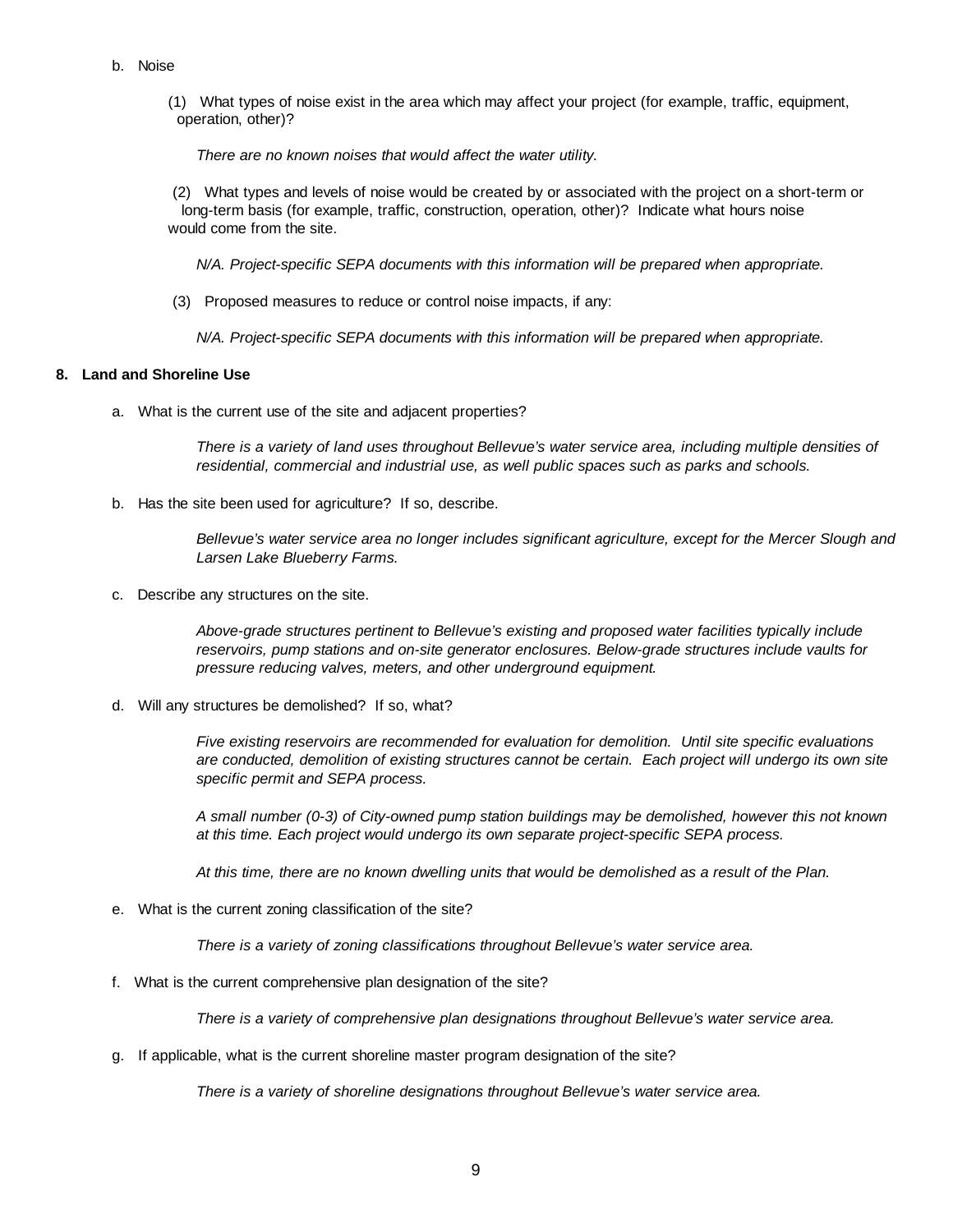h. Has any part of the site been classified as an "environmentally sensitive" area? If so, specify.

*A variety of areas in Bellevue are classified as environmentally sensitive, particularly critical areas including streams, wetlands, steep slopes, shorelines and flood hazard areas.*

I. Approximately how many people would reside or work in the completed project?

*No housing is proposed at any water system structures or properties. Each reservoir or pump station site is typically visited by 2-3 utility staff on a weekly basis for routine maintenance, and as needed for repair or in response to alarms.*

j. Approximately how many people would the completed project displace?

*None.*

k. Proposed measures to avoid or reduce displacement impacts, if any:

*N/A*

i. Proposed measures to ensure the proposal is compatible with existing and projected land uses and plans, if any:

> *The City of Bellevue's policies require the Utilities Department to support proposed land use and the City's Comprehensive Plan. The Plan is compatible with the City's Comprehensive Plan, as required by the City Council. See Comprehensive Plan policies UT-4 and ED-21.*

#### **9. Housing**

a. Approximately how many units would be provided, if any? Indicate whether high, middle, or low-income housing.

*Zero units would be provided. However, system expansion would occur to support development by others, in accordance with City Comprehensive Plan policies.*

b. Approximately how many units, if any, would be eliminated? Indicate whether high, middle, or low-income housing.

*None known at this time.*

c. Proposed measures to reduce or control housing impacts, if any:

*The only known impacts of the Plan on housing are positive (no known negative impacts). The Plan provides for adequate water supply for current and future housing.*

# **10. Aesthetics**

a. What is the tallest height of any proposed structure(s), not including antennas; what is the principal exterior building material(s) proposed?

*The Plan recommends replacing three reservoirs: Horizon View 1, Horizon View 2 and Pikes Peak. Although the height of replacement tanks is not known at this time, the tallest of these existing tanks is Horizon View 1, at less than 40-feet tall. Each replacement would be required to conduct a project level SEPA where the full description of impacts and mitigation would be detailed.*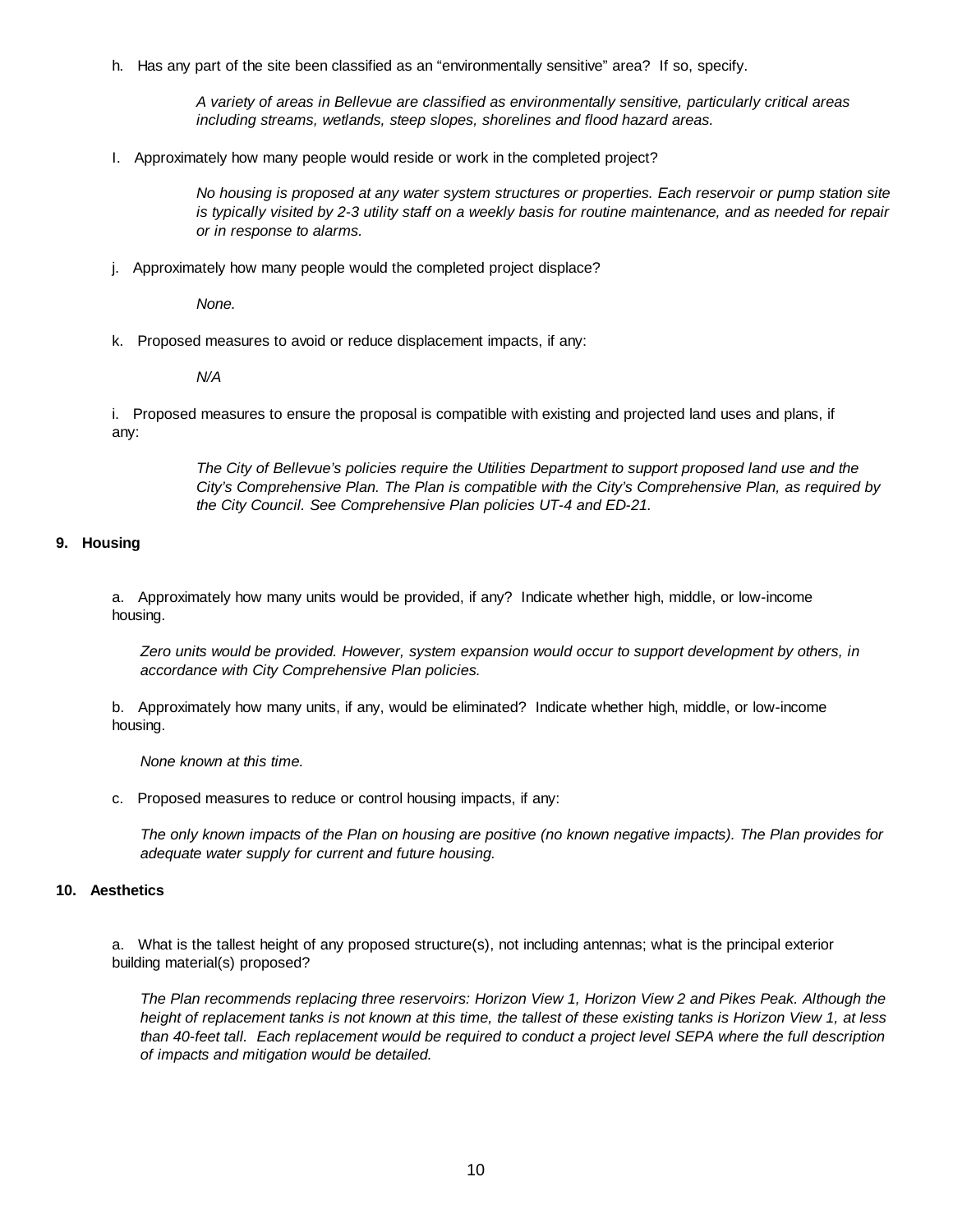b. What views in the immediate vicinity would be altered or obstructed?

*N/A*

c. Proposed measures to reduce or control aesthetic impacts, if any:

*The City makes each project known to the surrounding neighborhood, and considers community input for design of above-grade structures.*

# **11. Light and Glare**

a. What type of light or glare will the proposal produce? What time of day would it mainly occur?

*N/A*

b. Could light or glare from the finished project be a safety hazard or interfere with views?

*Unknown. Project-specific SEPA documents with this information will be prepared when appropriate.*

c. What existing off-site sources of light or glare may affect your proposal?

*Unknown. Project-specific SEPA documents with this information will be prepared when appropriate.*

d. Proposed measures to reduce or control light or glare impacts, if any:

*N/A. Project-specific SEPA documents with this information will be prepared when appropriate.*

#### **12. Recreation**

a. What designated and informal recreational opportunities are in the immediate vicinity?

*There is a variety of recreational opportunities throughout Bellevue's water service area.*

b. Would the proposed project displace any existing recreational uses? If so, describe.

*No. As individual projects are developed, project specific SEPA documentation would identify all impacts and mitigation measures.*

c. Proposed measures to reduce or control impacts on recreation, including recreation opportunities to be provided by the project or applicant, if any:

*N/A. Project-specific SEPA documents with this information will be prepared when appropriate.*

#### **13. Historic and Cultural Preservation**

a. Are there any places or objects listed on, or proposed for, national, state, or local preservation registers known to be on or next to the site? If so, generally describe.

*There is a variety of historic resources throughout Bellevue's water service area.*

b. Generally describe any landmarks or evidence of historic, archeological, scientific, or cultural importance known to be on or next to the site.

*N/A. Project-specific SEPA documents with this information will be prepared when appropriate.*

c. Proposed measures to reduce or control impacts, if any:

*N/A. Project-specific SEPA documents with this information will be prepared when appropriate.*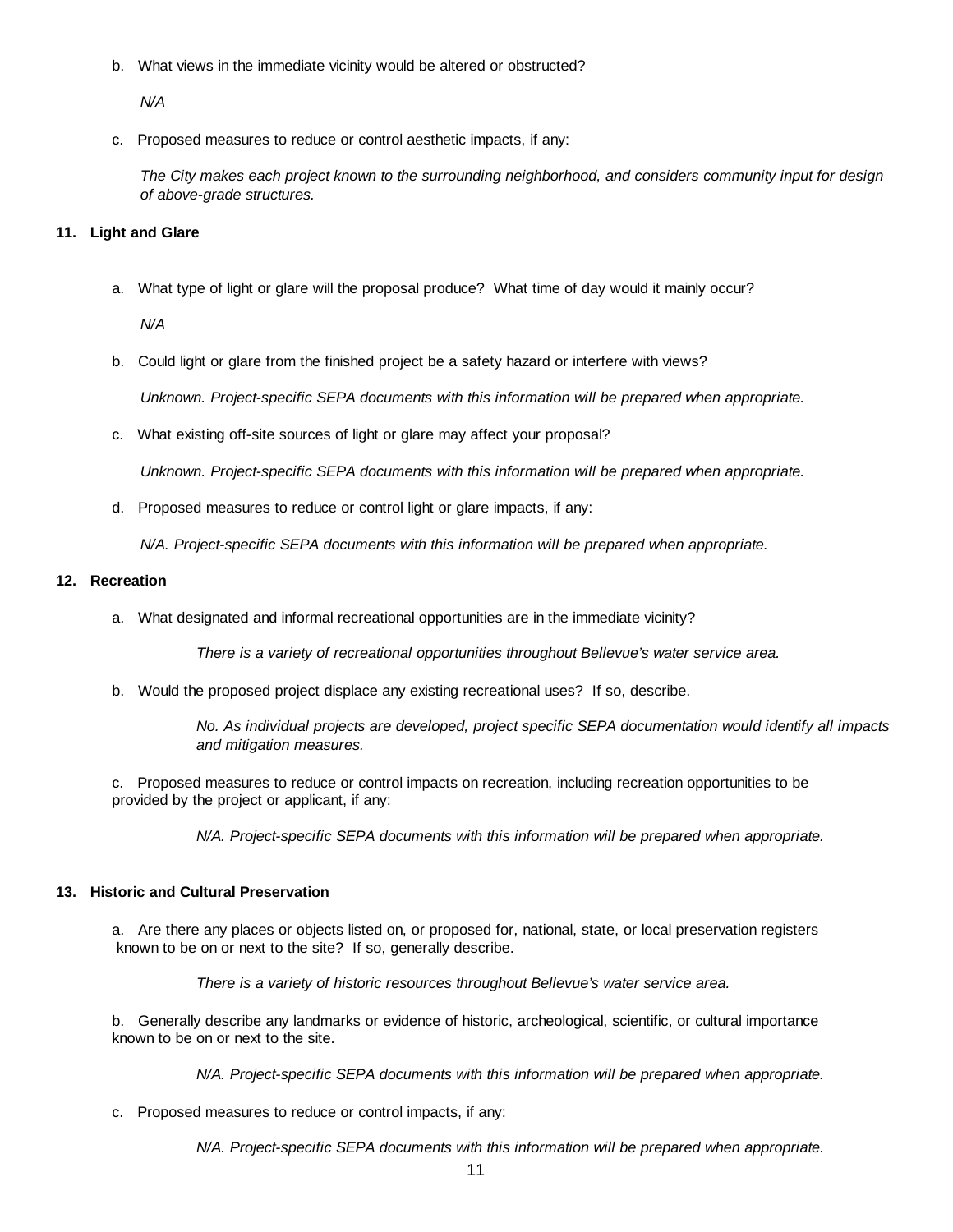# **14. Transportation**

a. Identify public streets and highways serving the site, and describe proposed access to the existing street system. Show on site plans, if any.

> *The water service area encompasses all of the City of Bellevue, Clyde Hill, and Medina, the Towns of Hunts Point and Yarrow Point, and small portions of the City of Issaquah (South Cove Area), the City of Kirkland (east of Watershed Park) and unincorporated King County.*

b. Is site currently served by public transit? If not, what is the approximate distance to the nearest transit stop?

*There is a variety public transit routes throughout Bellevue's water service area.*

c. How many parking spaces would be completed project have? How many would the project eliminate?

*N/A. Project-specific SEPA documents with this information will be prepared when appropriate.*

d. Will the proposal require any new roads or streets, or improvements to existing roads or streets, not Including driveways? If so, generally describe (indicate whether public or private).

*N/A. Project-specific SEPA documents with this information will be prepared when appropriate.*

e. Will the project use (or occur in the immediate vicinity of) water, rail, or air transportation? If so, generally describe.

*N/A. Project-specific SEPA documents with this information will be prepared when appropriate.*

f. How many vehicular trips per day would be generated by the completed project? If known, indicate when peak volumes would occur.

*N/A. Project-specific SEPA documents with this information will be prepared when appropriate.*

g. Proposed measures to reduce or control transportation impacts, if any:

*N/A. Project-specific SEPA documents with this information will be prepared when appropriate.*

# **15. Public Services**

a. Would the project result in an increased need for the public services (for example: fire protection, police protection, health care, schools, other)? If so, generally describe.

*No*

b. Proposed measures to reduce or control direct impacts on public services, if any.

*Not applicable*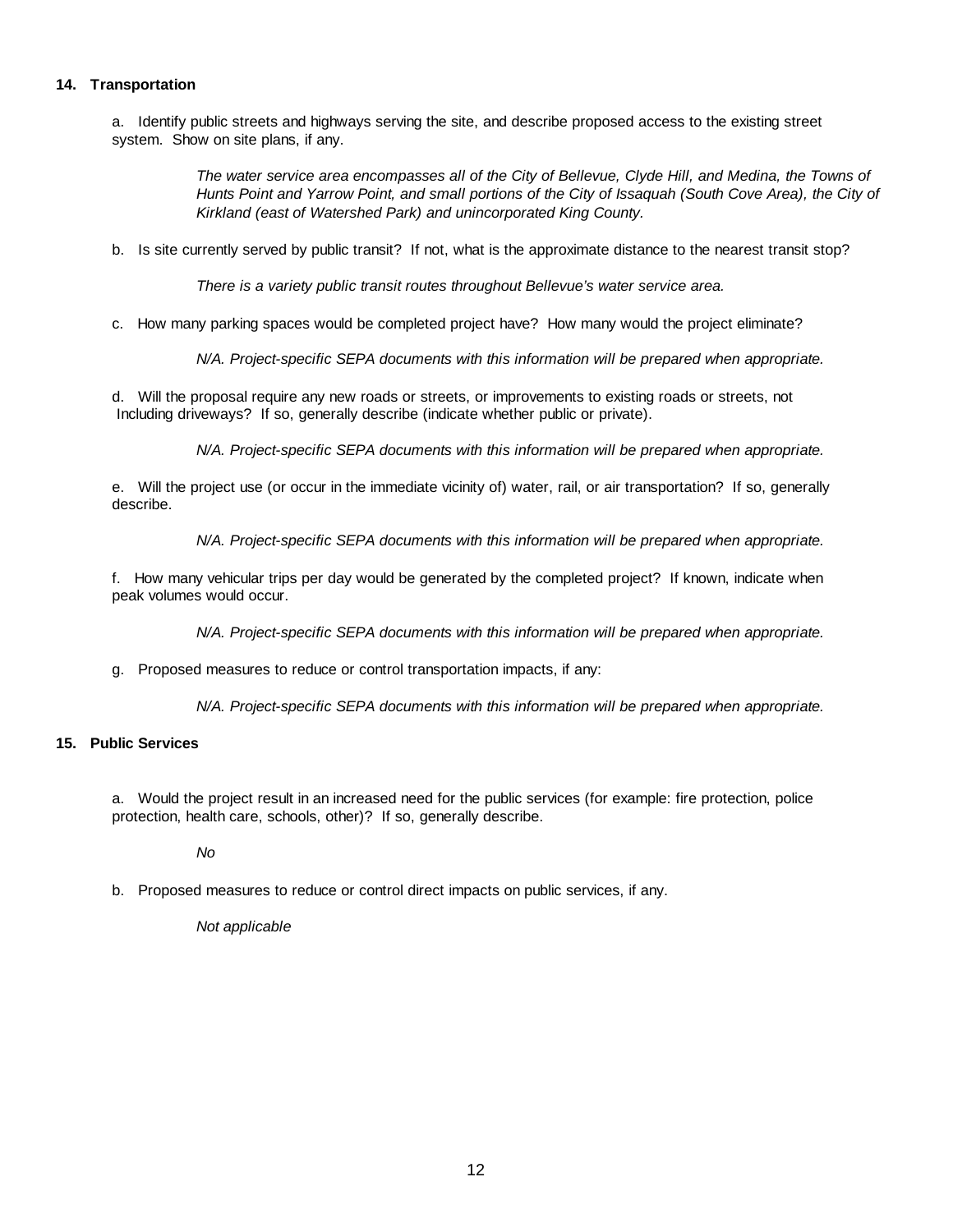#### 16. Utilities

a. Circle utilities currently available at the site: electricity, natural gas, water, refuse service, telephone, sanitary sewer, septic system, other.

A variety of utility facilities are available throughout Bellevue's water service area.

b. Describe the utilities that are proposed for the project, the utility providing the service, and the general construction activities on the site or in the immediate vicinity which might be needed.

Water services would be provided by the Plan to customers in Bellevue's water service area.

Electricity would be required for reservoir, pump station, meters, wells, and other facilities, provided by **Puget Sound Energy.** 

#### **Signature**

The above answers are true and complete to the best of my knowledge. I understand that the lead agency is relying on them to make its decision.

Signature VAGL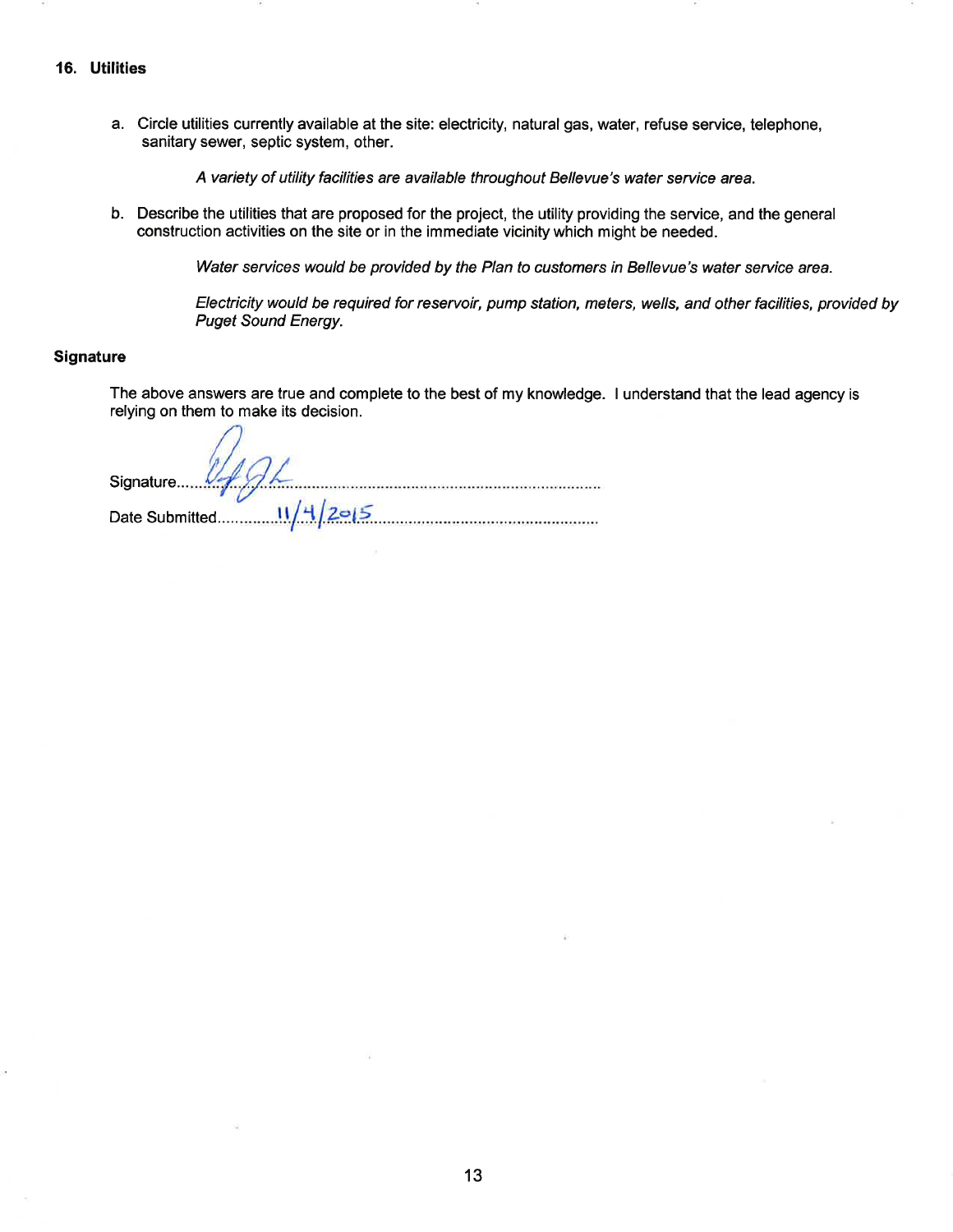City of Bellevue Submittal Requirements **28**

# **SUPPLEMENTAL SHEET FOR NONPROJECT ACTION**

Continuation of the Environmental Checklist

4/18/02

Because these questions are very general, it may be helpful to read them in conjunction with the list of the elements of the environment (see Environmental Checklist, B. Environmental Elements). When answering these questions, be aware of the extent the proposal, or the types of activities likely to result from the proposal, would affect the item at a greater intensity or at a faster rate than if the proposal were not implemented. Respond briefly and in general terms. If you have any questions, please visit or call Development Services (425-452-6800) between 8 a.m. and 4 p.m., Monday through Friday (Wednesday, 10 to 4). Assistance for the hearing impaired: Dial 711 (Telecommunications Relay Service).

1. How would the proposal be likely to increase discharge to water; emissions to air; production, storage, or release of toxic or hazardous substances; or production of noise?

*The Water System Plan (the Plan) would not directly increase discharge to water; emissions to air; production, storage, or release of toxic or hazardous substances; or production of noise. The Plan does identify water system deficiencies and recommends further evaluation and/or projects to address known concerns. For each project, detailed information on environmental impacts would be provided in a projectspecific SEPA review at the appropriate time.*

Proposed measures to avoid or reduce such increases are:

*None.*

2. How would the proposal be likely to affect plants, animals, fish, or marine life?

*The Water System Plan (the Plan) would not directly impact plants, animals, fish, or marine life. Most water infrastructure is buried (pipes, manholes, etc), so the system components typically have negligible effect on plants, animals, fish and marine life.*

*Some temporary impacts to plants, animals, fish and marine life could potentially occur during construction projects. Most water projects occur in public rights-of-way, which are already impacted by streets and roads and do not support plant or animal habitat. Other projects are located on City-owned property that is already developed.*

Proposed measures to protect or conserve plants, animals, fish, or marine life are:

*For each project, detailed information on measures to protect or conserve plants, animals, fish, or marine life would be provided in a project-specific SEPA review at the appropriate time. Capital projects developed to meet the Water System Plan would be subject to appropriate local, state and federal permits. Projects with impacts are subject to mitigation requirements including follow-on monitoring.*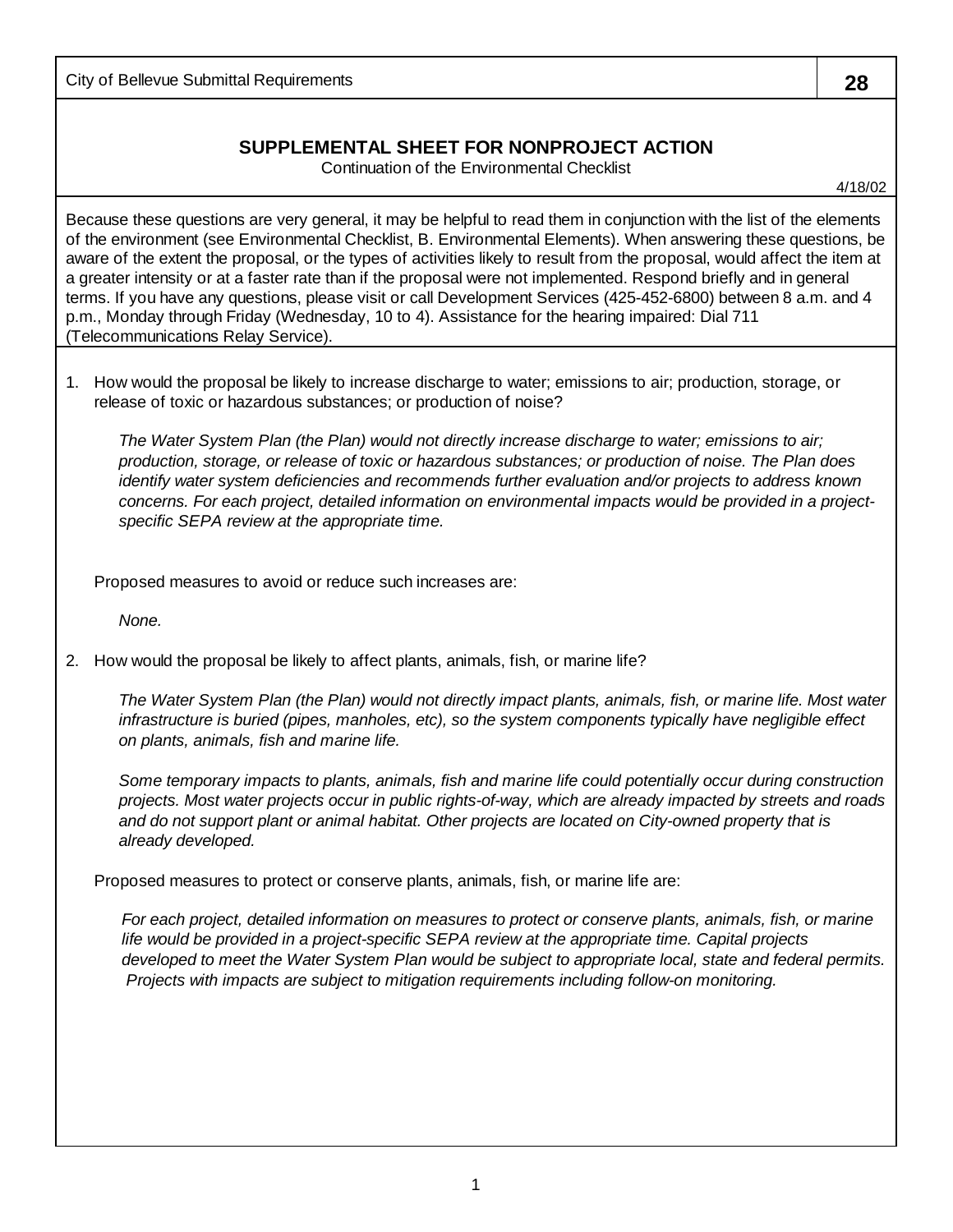3. How would the proposal be likely to deplete energy or natural resources?

*The Plan itself would not likely deplete energy or natural resources. Ongoing operations & maintenance activities use fossil fuels in vehicles to transport maintenance crews and equipment to system infrastructure. Spare parts and/or replacement piping are used when needed for maintenance. Operation of reservoirs, pump stations and wells require electricity.*

*Construction projects would require fossil fuels to operate construction vehicles, as well as for the manufacture and delivery of construction materials. Construction materials themselves would require natural resources such as minerals (concrete additives, etc), rubber (pipe gaskets, tires, etc) metals (ductile iron pipe), petroleum products for plastics (PVC, paints, epoxies, etc), graded aggregate (sand, gravel, etc), and others.*

*Some water system components, when installed, such as water pumps and emergency backup generators, would require energy during the life of those water system components.*

Proposed measures to protect or conserve energy or natural resources are:

*The Plan Volumes 2, 3 and 4 will only be printed in hard copy on request, to conserve resources.*

*Operations & maintenance vehicles are well-maintained at Bellevue's Service Center to avoid leaks and optimize fuel economy. Maintenance crews only drive where needed to perform maintenance activities. Pumps are appropriately sized to provide reasonable efficiency in the pertinent operating conditions. The recommended pump station rehabilitations would improve efficiency to conserve energy.*

*The water utility uses efficient pumps with advanced controls to minimize energy use. Regular maintenance of the equipment reduces energy use over the life time of the equipment.*

4. How would the proposal be likely to use or affect environmentally sensitive areas or areas designated (or eligible or under study) for governmental protection such as parks, wilderness, wild and scenic rivers, threatened or endangered species habitat, historic or cultural sites, wetlands, floodplains, or prime farmlands?

*The majority of the plan would have no effect on environmentally sensitive areas or areas designated for governmental protection..*

Proposed measures to protect such resources or to avoid or reduce impacts are:

*First, alternatives that avoid impacts to environmentally sensitive areas including parks, would be considered. Where project impacts to sensitive areas or parks become necessary, design features would be included to reduce impacts such as directional drilling. Project-specific SEPA documentation will detail this information as appropriate.*